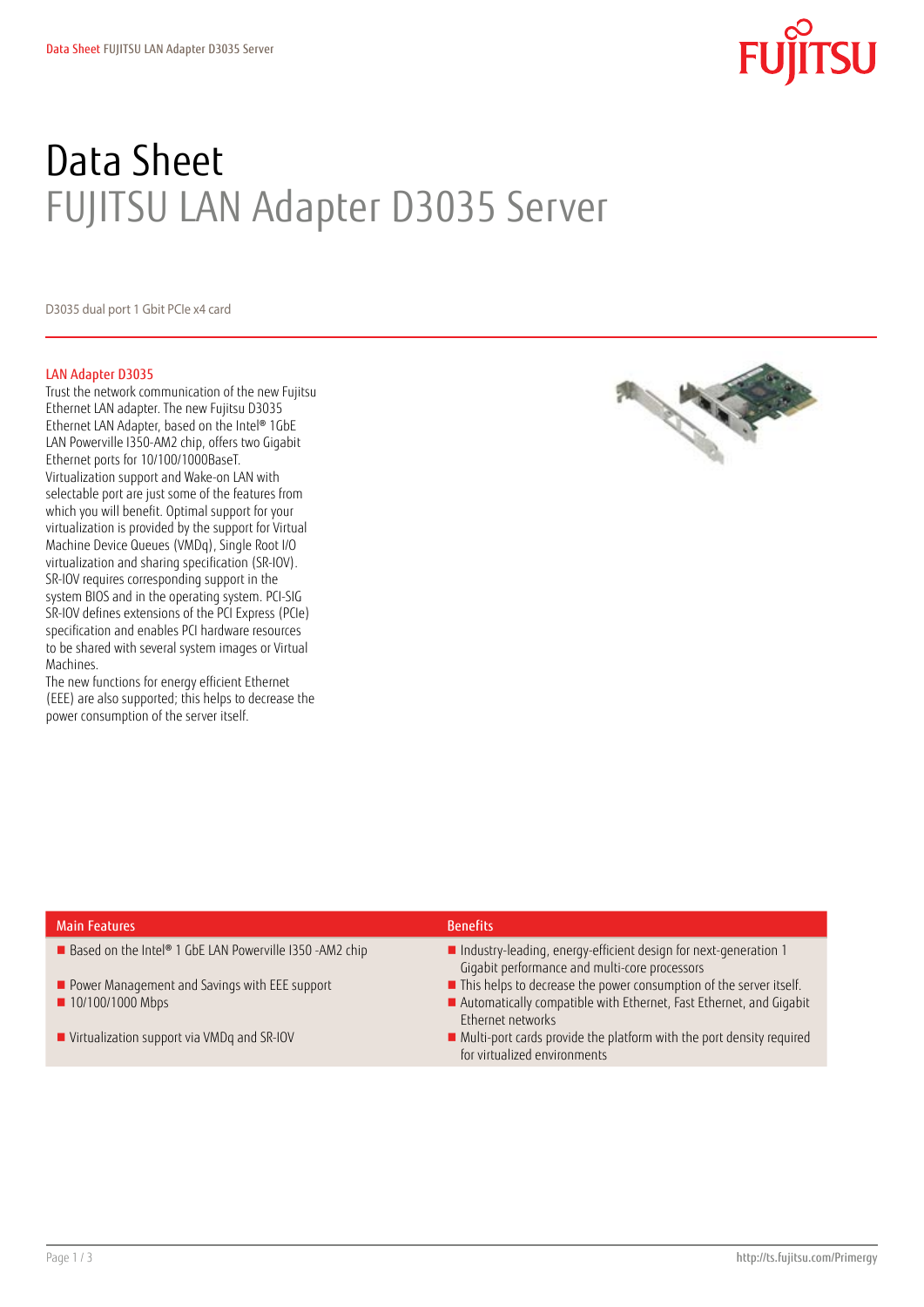## Technical details

#### Technical details

| Controller type                                 | Ethernet Ctrl.                                                                                                                                                                                                                                                                                                                                              |
|-------------------------------------------------|-------------------------------------------------------------------------------------------------------------------------------------------------------------------------------------------------------------------------------------------------------------------------------------------------------------------------------------------------------------|
| <b>Controller Silicon</b>                       | Intel® I350-AM2 Gigabit Ethernet Controller                                                                                                                                                                                                                                                                                                                 |
| Controller vendor                               | Fujitsu                                                                                                                                                                                                                                                                                                                                                     |
| Network protocol and standards<br>compatibility | IEEE 802.3i 10BASE-T<br>IEEE 802.3u 100BASE-TX<br>IEEE 802.3ab 1000BASE-T<br>IEEE 802.1q VLAN<br>IEEE 802.3x Flow Control<br>IEEE 802.3ad LACP<br>IEEE 802.3az Energy Efficient Ethernet (EEE)<br>IEEE 802.1as Timing and Synchronization<br>IEEE 1588 Precision Time Protocol<br>IPv4, IPv6 and mixed IPv4/IPv6 network protocols<br>DMA Coalescing (DMAC) |
| Number of ports                                 | $\overline{2}$                                                                                                                                                                                                                                                                                                                                              |
| Data transfer rate up to                        | 1 Gbit/s                                                                                                                                                                                                                                                                                                                                                    |
| Auto Negotiation support                        | Yes                                                                                                                                                                                                                                                                                                                                                         |
| <b>Bus interface</b>                            | PCle 2.1 x4                                                                                                                                                                                                                                                                                                                                                 |
| <b>Bus transfer rate</b>                        | 5GT/s                                                                                                                                                                                                                                                                                                                                                       |
| <b>HW Virtualization</b>                        | SR-IOV                                                                                                                                                                                                                                                                                                                                                      |
| <b>Interrupt Levels</b>                         | <b>INTA</b><br><b>INTB</b><br><b>INTC</b><br><b>INTD</b><br><b>MSI</b><br>MSI-X                                                                                                                                                                                                                                                                             |
| WoL                                             | Yes                                                                                                                                                                                                                                                                                                                                                         |
| <b>LEDs</b>                                     | Link/Activity, Speed                                                                                                                                                                                                                                                                                                                                        |
| Virtualization                                  | VMDq and SR-IOV support                                                                                                                                                                                                                                                                                                                                     |
| Teaming                                         | With other Fujitsu and Intel LAN Adapters released for PRIMERGY servers                                                                                                                                                                                                                                                                                     |
| Switch fault tolerance (SFT)                    | Yes                                                                                                                                                                                                                                                                                                                                                         |
| Adapter fault tolerance (AFT)                   | Yes                                                                                                                                                                                                                                                                                                                                                         |
| Adaptive load balancing (ALB)                   | Yes                                                                                                                                                                                                                                                                                                                                                         |
| <b>Flow Control</b>                             | <b>IEEE 802.3x</b>                                                                                                                                                                                                                                                                                                                                          |
| Remote boot support                             | <b>PXE 2.0</b>                                                                                                                                                                                                                                                                                                                                              |
| <b>Additional features</b>                      | Jumbo Frames                                                                                                                                                                                                                                                                                                                                                |
| Offloading                                      | Tx/Rx IP, SCTP, TCP, and UDP checksum (IPv4, IPv6), Tx TCP segmentation (IPv4, IPv6)                                                                                                                                                                                                                                                                        |
| iSCSI support                                   | Yes                                                                                                                                                                                                                                                                                                                                                         |
| <b>Environment</b>                              |                                                                                                                                                                                                                                                                                                                                                             |
| Temperature (operating)                         | $0 - 60 °C$                                                                                                                                                                                                                                                                                                                                                 |
| Storage temperature                             | $-20 - 70$ °C                                                                                                                                                                                                                                                                                                                                               |
| Compliance                                      |                                                                                                                                                                                                                                                                                                                                                             |
| Compliance notes                                | According to the corresponding system                                                                                                                                                                                                                                                                                                                       |
| Compliance link                                 | https://sp.ts.fujitsu.com/sites/certificates                                                                                                                                                                                                                                                                                                                |